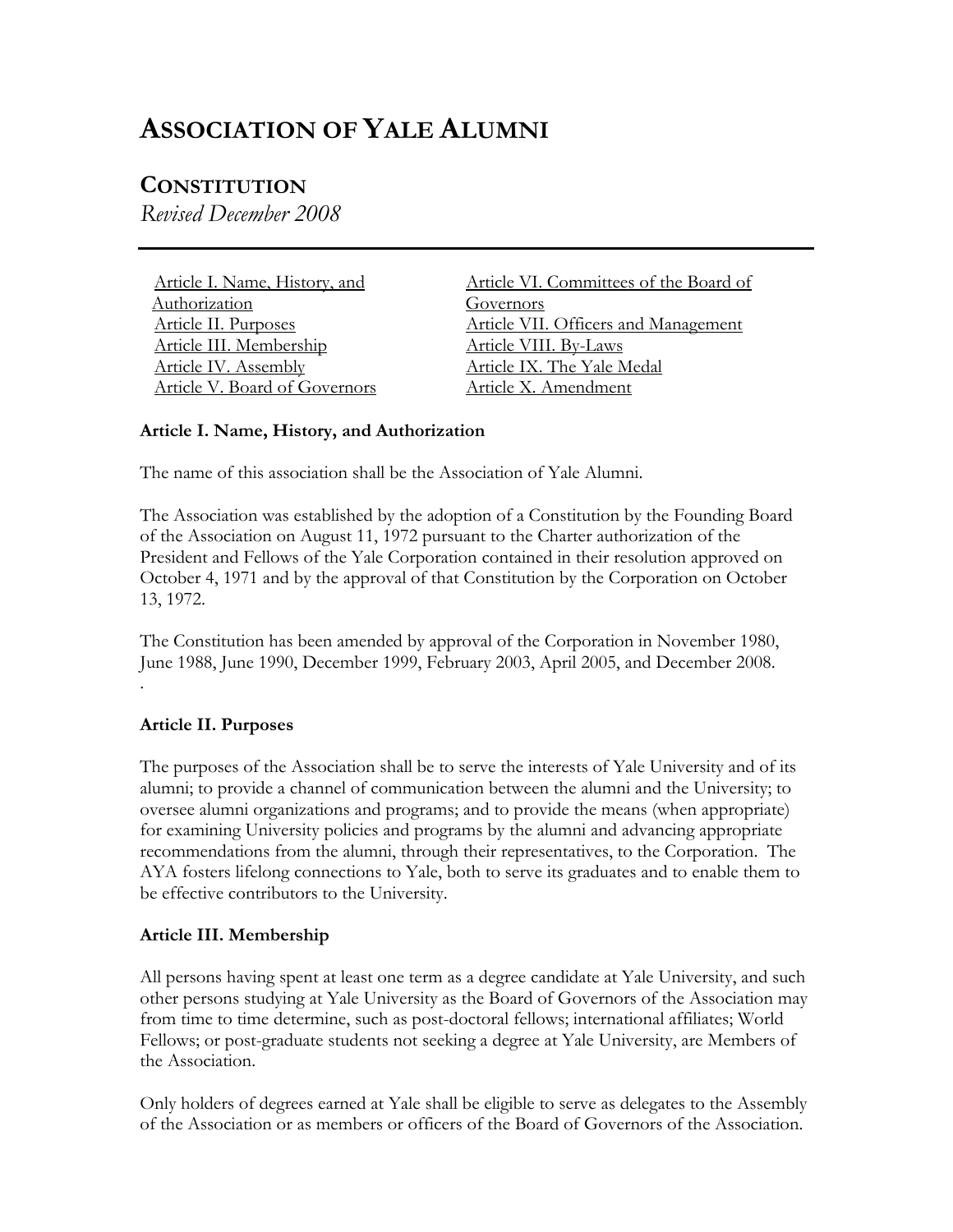<span id="page-1-0"></span>AYA Constitution December 2008 Page 2 of 9

#### **Article IV. Assembly**

## **Section 1. Powers and Duties**

The Assembly of the Association shall be the body of representatives of the Association and shall have the duty of implementing the purposes of the Association as set forth in Article II hereof. Said representatives of the Association are referred to as delegates, and as the Assembly delegates, in this Constitution. The Assembly delegates shall elect the elected members of the Board of Governors of the Association.

## **Section 2. Delegates – General**

Except for student delegates and ex officiis delegates, the term of each delegate comprising the Assembly shall be three years, commencing July 1 of the year of selection and expiring June 30 three years thereafter.

No such delegate shall be eligible to serve for more than one full term except after a lapse of three years from the end of such person's last service, if such last service was begun as a full term, except that when a delegate is to be selected by a Yale College Class of fewer than 100 surviving members, the current delegate may serve a successive term if the Board of Governors determines that a good faith effort to obtain another delegate has been made and that no other delegate is readily available.

Each undergraduate Assembly delegate who is a student delegate of the Senior, Junior, and Sophomore Classes shall serve a one-year term beginning July 1 of the year in which such Class begins its academic year, except the term of the Senior Class delegate shall terminate upon the graduation of the Class.

Each ex officio delegate shall serve as such during the term of office on which ex officio status as a delegate is based. If a delegate is duly selected by a club, association, or group, the fact that such delegate may be a member of another club, association, or group shall not impair the right of such other club, association, or group to select the delegate or delegates to which it is entitled.

Each Assembly delegate who is a student delegate of a graduate and professional school shall serve a period of one year, provided, however, that any such delegate shall be immediately eligible for a second or third year as such if during such second or third year the delegate continues to be a graduate or professional school student.

#### **Section 3. Delegates - Class**

Each class that graduated from Yale College, having surviving members in any year, shall be entitled to one Assembly delegate. That delegate shall be selected by the class or combined classes in such manner as the class provides. For the purposes of this Section 3, classes that combined Yale College and Sheffield Scientific School shall be deemed to have graduated only from Yale College.

For each class or group of classes entitled to an Assembly delegate, the Secretary of such class shall serve as an ex officio delegate to the Assembly.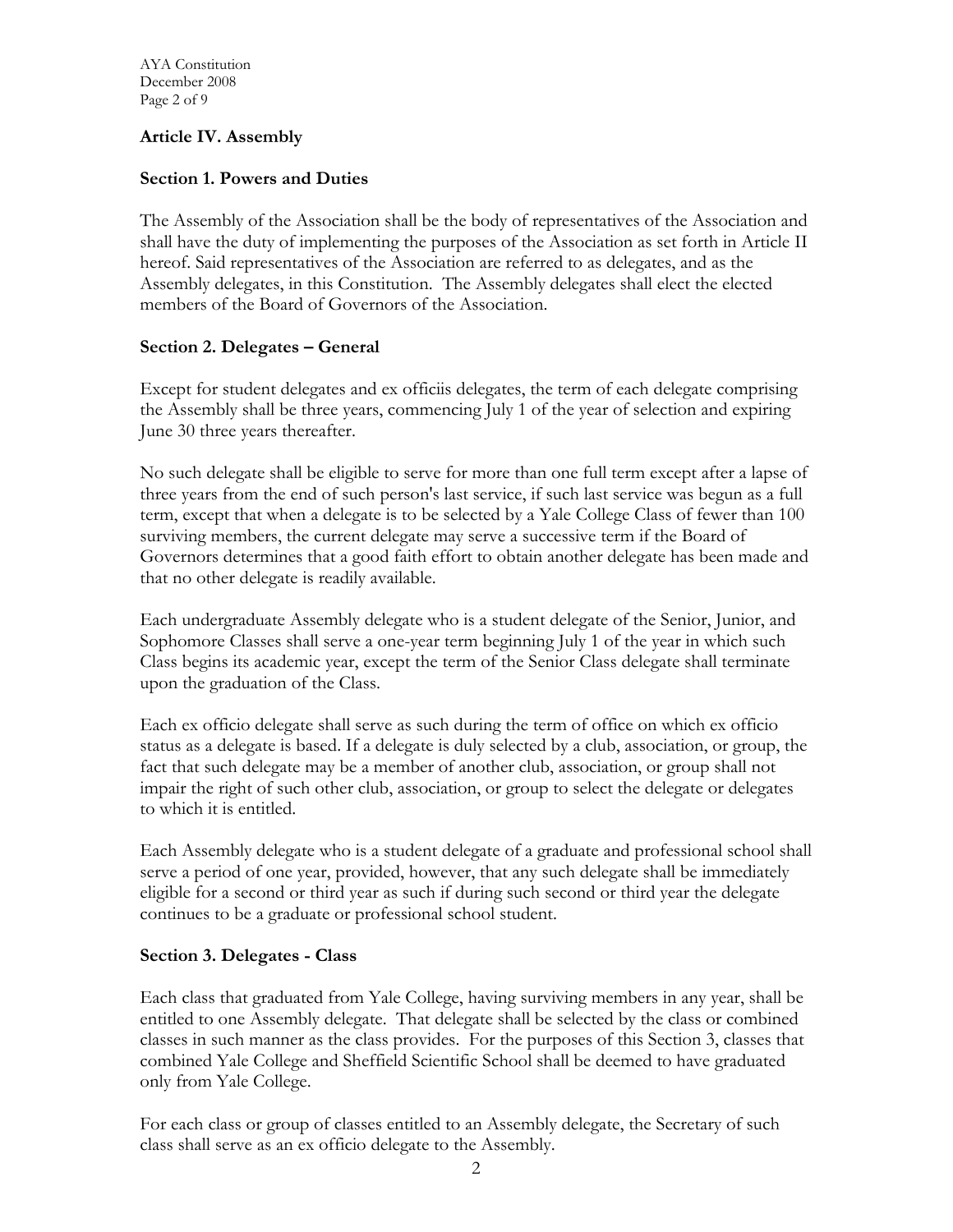The records of the University shall be determinative of all questions of class membership for the purposes of this Section 3.

## **Section 4. Delegates – Regional**

The United States, its Territories and Canada shall be divided into geographical regions, each of which shall include a Yale club or association (among which shall be the Yale Club of New York City) and the boundaries of and the Member population of which shall be determined by the Board of Governors of the Association.

Each such region in which fewer than 1,000 Members reside shall be entitled to one Assembly delegate, who shall be selected by the Yale club or association for that region in such manner as it may provide.

Each such region in which 1,000 or more Members reside shall be entitled to two Assembly representatives, who shall be selected by the club or association in such region in such manner as it may provide.

The president of each Yale club or association shall serve as an ex officio delegate to the Assembly.

The rest of the world shall be divided into potential Yale club geographical regions normally along boundaries that correspond to countries, regions, or major cities. As Yale alumni activities develop in such countries, regions, and cities, a group of Members may apply to the Board of Governors for designation as a Yale club or association based on geography or locale. In determining whether to approve such application, the Board of Governors may consider whether such group has demonstrated consistent leadership and sustained activity, and whether the interests of the alumni and Yale University would be served by recognizing such group as a club or association, among other factors.

Once so designated, any such Yale club or association shall have the same right to select Assembly delegates as is provided for clubs within the United States, its Territories and Canada.

A group of Members within the United States, its Territories, or Canada may apply to the Board of Governors for recognition as a new Yale club or association based on geography or locale. In determining whether to approve such application, the Board of Governors may consider whether such group has demonstrated consistent leadership and sustained activity, and whether the interests of the alumni and Yale University would be served by recognizing such group as a club or association, among other factors.

Student Members attending Yale University shall not be counted in determining the number of Assembly delegates from regional clubs or associations.

The Board of Governors of the Association may develop guidelines regarding Yale clubs and associations for the Executive Director of the Association to use in carrying out the Executive Director's duties.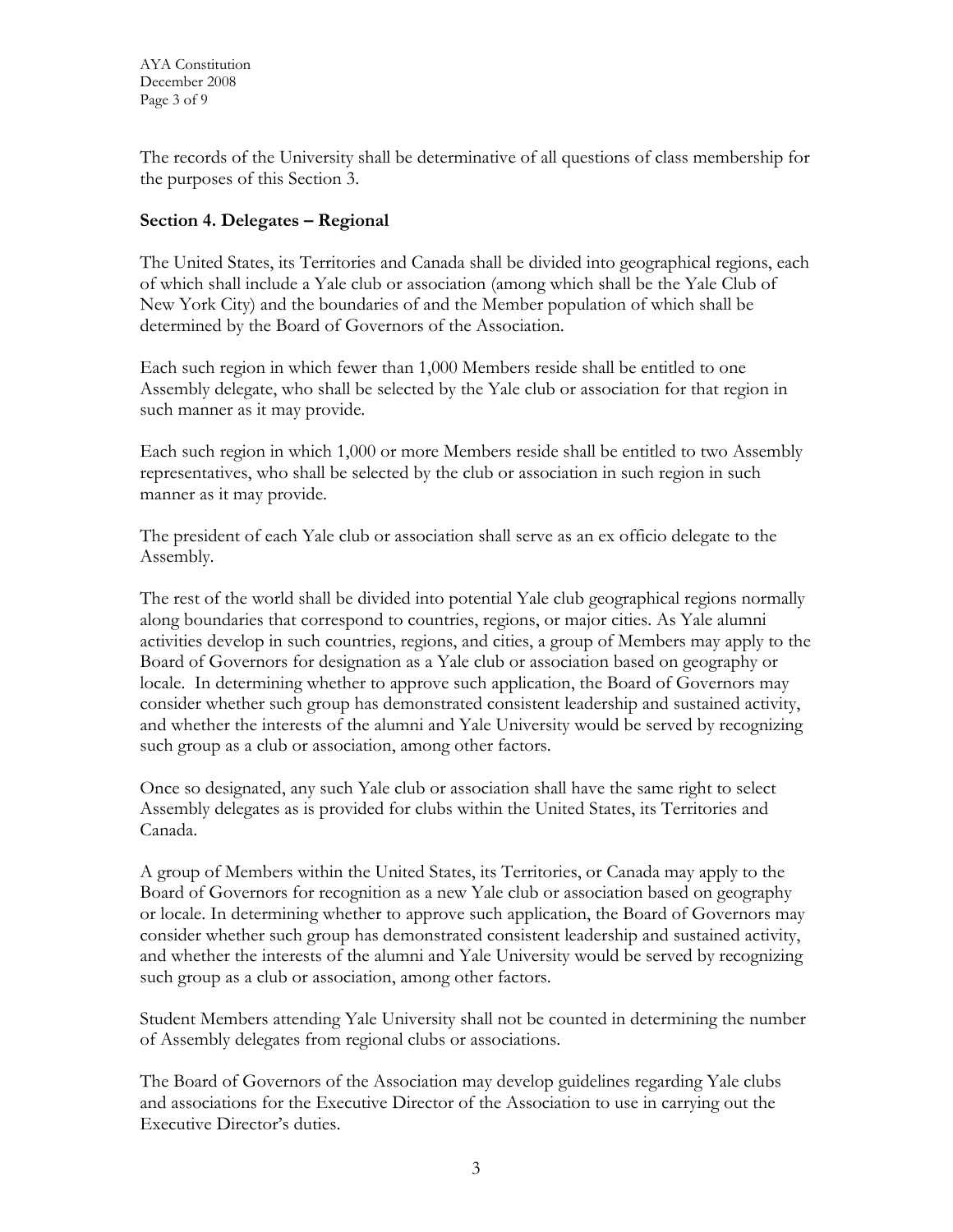## **Section 5. Delegates - Graduate and Professional**

Members who are alumni of the graduate and professional schools shall be entitled to that number of Assembly delegates produced according to a ratio derived from comparing the number of alumni of such graduate or professional school to the average class size of a current graduating Yale College class, said ratio to produce that number of delegates that is no fewer than the numbers set after the names of each school below. The Board of Governors of the Association may increase the number of delegates for any School below if such increase is appropriate to reflect the number of such School's alumni. The records of the University shall be determinative of all questions of alumni status for the purposes of this Section 5. Such delegates shall be selected by each such School and/or by its alumni association, if any, in such manner as the School and its alumni association may provide.

| School of Architecture                       | Three                   |
|----------------------------------------------|-------------------------|
| School of Art                                | Three                   |
| Divinity School                              | $\overline{\text{Six}}$ |
| School of Drama                              | Three                   |
| School of Engineering and Applied Science    | Three                   |
| School of Forestry and Environmental Studies | Three                   |
| Law School                                   | Twelve                  |
| School of Management                         | Four                    |
| School of Medicine                           | Six                     |
| School of Music                              | Three                   |
| School of Nursing                            | Three                   |
| School of Public Health                      | Three                   |
| Graduate School of Arts and Sciences         | Twenty                  |

The president of the alumni association of each of the graduate and professionals schools, as listed above, if any such association exists, shall serve as an ex officio delegate to the Assembly. If no such alumni association exists for a School, then the Dean of the School may appoint a leader of its alumni to serve as an ex officio delegate.

#### **Section 6. Delegates - Student**

The then-sitting Senior Class at Yale College shall be entitled to two student delegates to the Assembly, one of whom shall be the Class Secretary and the other of whom shall be the Class Treasurer. The then-sitting Junior and Sophomore Classes at Yale College shall each be entitled to one student delegate to the Assembly, each of whom shall be selected by the particular class from among its membership. The graduate and professional students at Yale University shall be entitled to two student delegates to the Assembly, one of whom shall be a graduate student and one a professional student, and each of whom shall be nominated by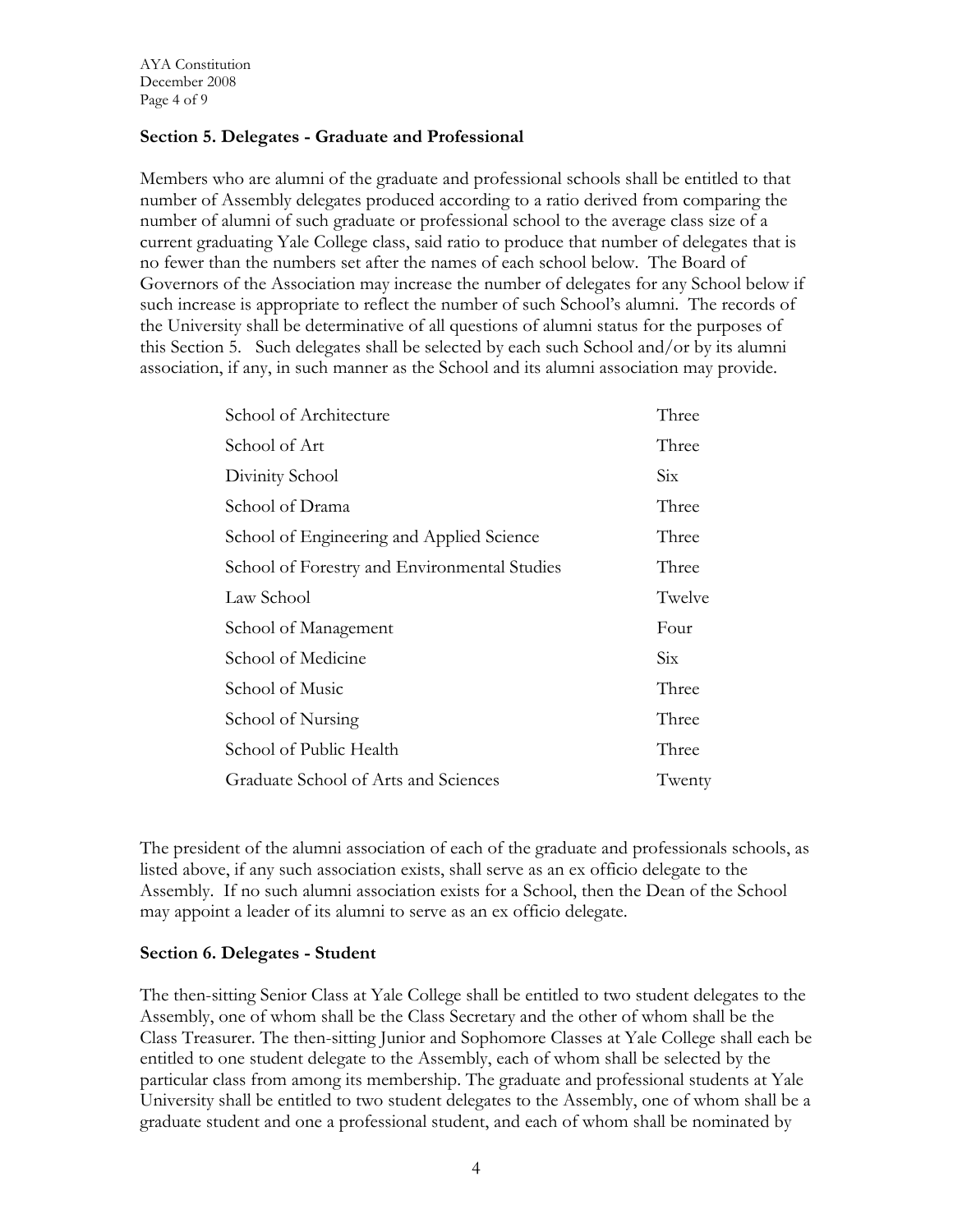AYA Constitution December 2008 Page 5 of 9

the officers of the Graduate and Professional Student Senate and approved by a majority of the Graduate and Professional Student Senate at an official Senate Meeting.

#### **Section 7. Delegates – Interest Groups**

A group of Members may apply to the Board of Governors of the Association at any time for designation as a Yale Shared Interest Group ("SIG") based on an interest shared by those Members. In determining whether to approve such application, the Board of Governors may consider whether such group has demonstrated consistent leadership and sustained activity, and whether the interests of the alumni and Yale University would be served by recognizing such group as a club or association, among other factors.

Each such SIG so designated, with an enrollment of fewer than 1,000 Members, shall be entitled to one Assembly delegate, who shall be selected by it in such manner as it may provide.

Each such SIG so designated, with an enrollment of 1,000 or more Members, shall be entitled to two Assembly delegates, who shall be selected by it in such manner as it may provide.

For purposes of this Section 7, the Member population of each such SIG so recognized shall be determined by the Board of Governors of the Association, except that the records of such SIG may be consulted by the Board of Governors of the Association concerning questions of enrollment of Members in that SIG.

Student Members attending Yale University shall not be counted in determining the number of Assembly delegates from SIGs.

The president of each such SIG so recognized shall serve as an ex officio delegate to the Assembly.

The Board of Governors of the Association may develop guidelines regarding SIGs for the Executive Director of the Association to use in carrying out the Executive Director's duties.

#### **Section 8. Delegates-at-Large**

There shall be no more than sixty Assembly delegates-at-large, all of whom shall be appointed by the Board of Governors without regard to any geographical, organizational or other classification of delegates. Except for the filling of vacancies, not more than twenty such delegates-at-large shall be appointed each year.

#### **Section 9. Delegates - Ex Officiis**

In addition to ex officiis Assembly delegates provided for elsewhere in this Article IV, the Chair of the Development and Alumni Affairs Committee of the Yale Corporation, the Chair of the Yale Alumni Fund, the Chair of the Yale Development Board, the Chair of Yale Alumni Publications, Inc. and the President of the University Council shall each be an ex officio Assembly delegate.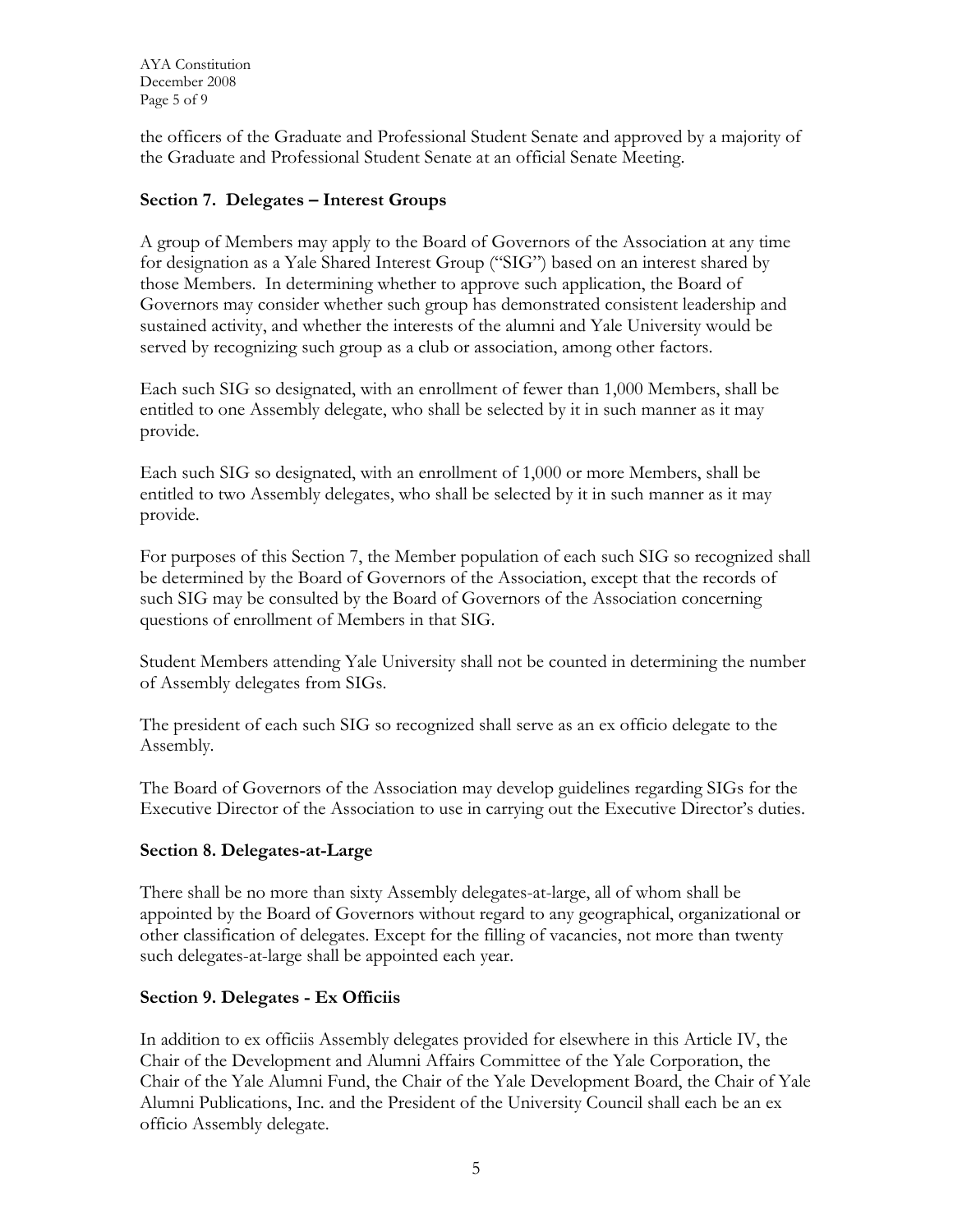<span id="page-5-0"></span>AYA Constitution December 2008 Page 6 of 9

Each ex officio Assembly delegate shall be entitled to the full voting rights and other privileges enjoyed by all other Assembly delegates.

#### **Section 10. Delegates - Vacancies and Failure to Select Delegates**

Whenever a vacancy shall occur as to an Assembly delegate, it shall be filled as the appropriate Board committee for that constituency shall direct in a manner not inconsistent with the By-laws, save that if any class, region or graduate or professional school alumni association fails to select a delegate to which it is entitled, the Board of Governors of the Association may without further notice select said delegate from among Members eligible to represent that constituency.

## **Article V. Board of Governors**

## **Section 1. Powers and Duties**

The Board of Governors of the Association shall be the executive committee of the Assembly of the Association; shall participate in the nomination of candidates for election as Alumni Fellow to the Yale Corporation as hereinafter provided; shall elect the Chair, Vice-Chair and other officers of the Board and of the Association and its Assembly; shall advise the Chair of the Board in the appointment of Committee memberships and chairs; shall have the power to adopt, alter or amend the Association's By-Laws as set forth therein, shall have those powers and duties set forth elsewhere in this Constitution, and shall perform such other functions as the Assembly may require and approve.

#### **Section 2. Composition**

The Board of Governors shall consist of eighteen members elected by the Assembly as provided in the By-Laws; up to six members appointed by the Board of Governors; the Chair, the Vice Chair, such other officers as may be provided in the By-Laws, and eight ex officiis members (who shall have full voting and other rights): The Chair of the Development and Alumni Affairs Committee of the Yale Corporation (or such successor committee of the Yale Corporation or other committee subsequently designated by it to oversee alumni affairs), the Chair of Yale Alumni Publications, Inc., the President of the University Council, the Chair of the Yale Development Board, the Immediate Past Chair of the Association of Yale Alumni, the latter for a two-year term, the Secretary of the Yale College Senior Class, the President of the Yale College Council, and one representative from the student body of the graduate or professional schools as selected by the Graduate and Professional Student Senate annually. Each elected member of the Board of Governors shall be elected for a three-year term, and each appointed member of the Board of Governors shall be appointed for a three-year term, except as provided in the By-Laws.

## **Article VI. Committees of the Board of Governors**

## **Section 1. Standing Committees**

There shall be the following standing committees of the Board of Governors: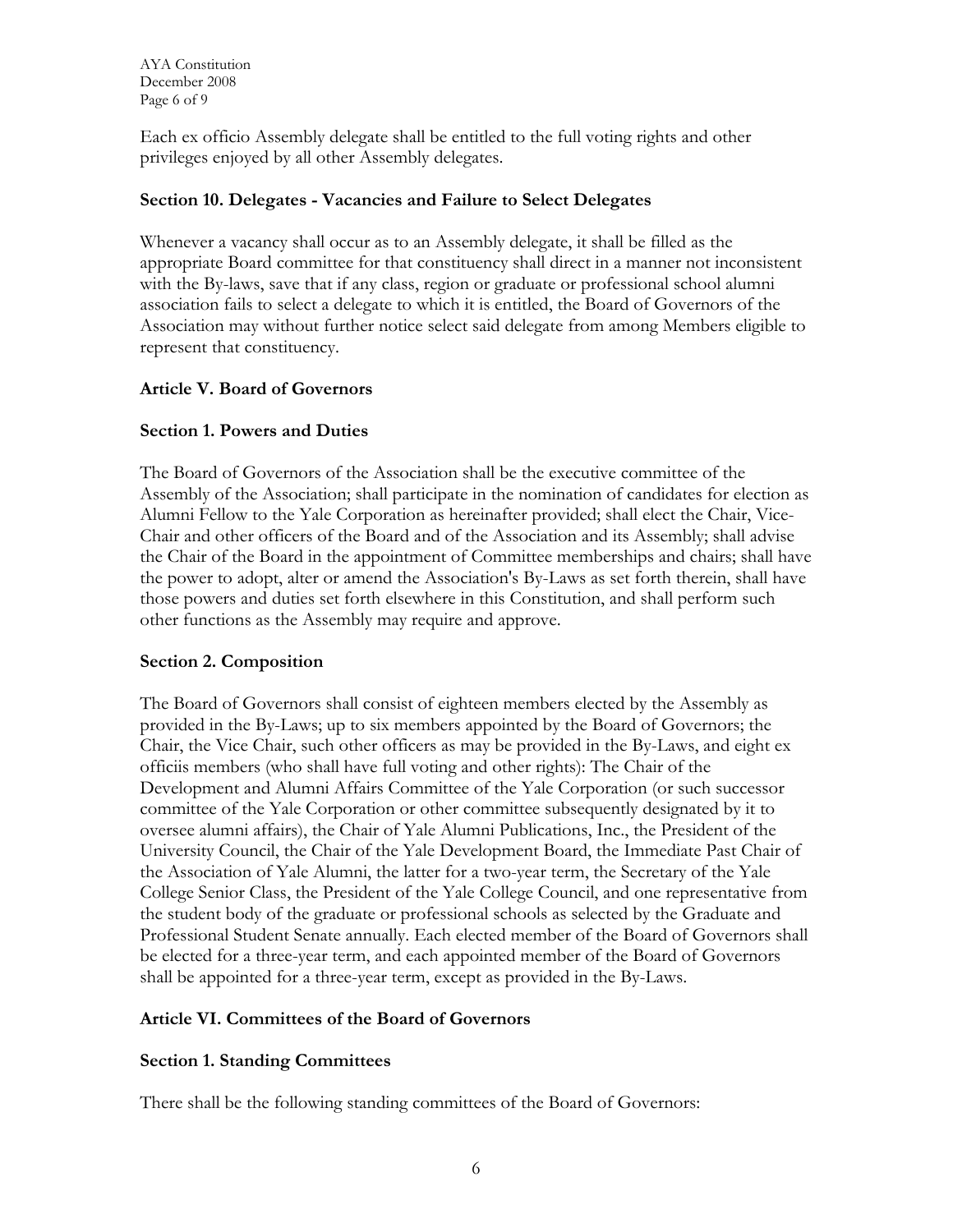<span id="page-6-0"></span>AYA Constitution December 2008 Page 7 of 9

A Committee for the Nomination of Alumni Fellows consisting of the whole Board (or of at least six members of the Board having at least one full year remaining to serve as may be designated by the Board no later than *July* in each year), one fellow of the Yale Corporation and members of said Committee ex officiis as set forth in the miscellaneous Regulations of the Yale Corporation, which shall nominate candidates for election to the office of Alumni Fellow of the Yale Corporation in accordance with such miscellaneous Regulations. If said Committee consists of less than the whole Board, its members shall be divided into two classes so that the terms of one-half of the members of the Committee shall expire in each year.

A Board of Governors Nominating Committee consisting of not fewer than three Members, none of whom shall be members of the Board of Governors, which shall be responsible annually for selecting and presenting to the Assembly annually nominees for election to those Board positions as are elected by the Assembly.

A Committee on Appointments consisting of not fewer than three members of the Board of Governors, which shall be responsible for selecting and presenting to the Board of Governors from time to time nominees for appointment to those Board positions as are appointed by the Board.

A Yale Medal Committee consisting of not fewer than six members (in addition to members ex officiis, from the Yale Corporation, and from the faculty and others at the University as hereinafter provided) which shall make nominations for receipt of the Yale Medal on the basis of outstanding service to the University. The members ex officiis, from the Corporation and from the University shall be as follows:

- 1. The members ex officiis (in addition to the Chair and the Vice-Chair of the Board of Governors) shall be the Executive Director of the Association, the Provost, the Secretary, the University Officer for Development and the Assistant to the President of the University.
- 2. One member from the Corporation shall be appointed by the Board of Governors for a one-year term; and
- 3. Three members from among the faculty and others at the University shall be appointed by the Board of Governors for a one-year term.

Nominations for members to be appointed from among Corporation members and the faculty and others at the University shall be submitted by the Secretary of the Yale Corporation to the Board of Governors no later than April 15 in each year, and appointments shall be made by the Board of Governors at its next succeeding meeting. Each member of the Committee appointed from among Corporation members and the faculty and others at the University may be reappointed for two additional consecutive terms but shall not thereafter be eligible for reappointment except after a lapse of one year.

Other standing committees shall be established by action of the Board pursuant to the By-Laws authority provided in Article VIII herein, except that this authority to establish or change standing committees shall not be applicable to the Committee for the Nomination of Alumni Fellows, the Board of Governors Nominating Committee, and the Yale Medal Committee.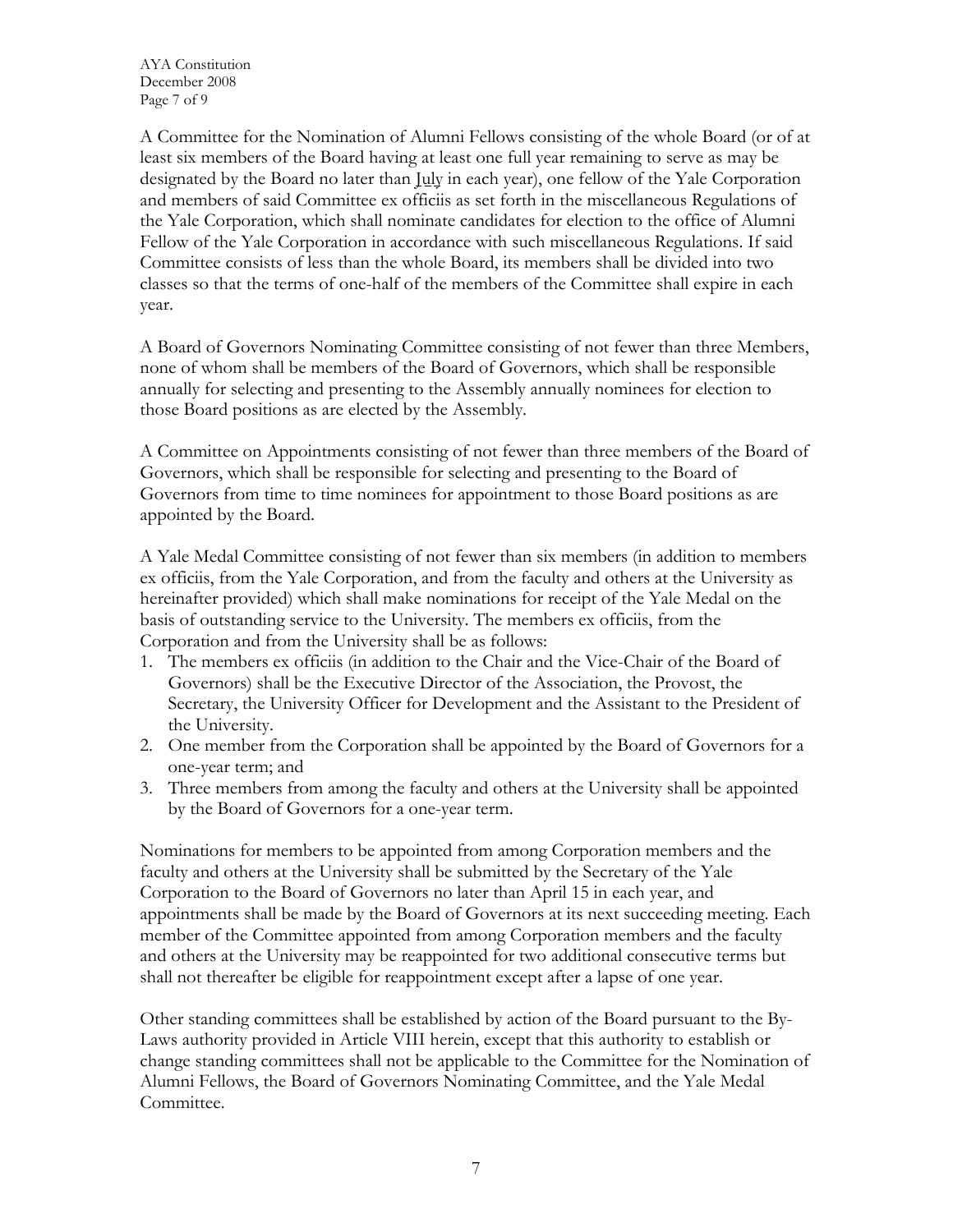## <span id="page-7-0"></span>**Section 2. Ad Hoc Committees**

The Board of Governors or its Chair may establish from time to time such ad hoc committees as may appear to further the purposes of the Association.

## **Section 3. Committees – Membership**

The Chair of the Board of Governors shall appoint committee chairs and committee members subject to any action the Board of Governors may take. Only Assembly delegates shall be eligible to serve on the Assembly's committees, provided, however, that any Member of the Association may be appointed chair or member of any ad hoc committee of the Board of Governors (but such appointments shall be made sparingly and only in particular cases) and provided further, however, that with the approval of the Chair of the Board of Governors any committee of the Board of Governors may appoint non-voting consultants who need not be Assembly delegates. The Chair and the Vice-Chair of the Board of Governors shall be ex officiis members of all of the Assembly committees except the Board of Governors Nominating Committee. Except with respect to the members of the Committee for the Nomination of Alumni Fellows, committee chairs, members and consultants shall be appointed for a term of one year, but they may be reappointed for successive terms, provided, however, that except as otherwise provided herein, no person may serve as a committee chair or member beyond the expiration of that person's term as an Assembly delegate or Board member.

## **Article VII. Officers and Management**

#### **Section 1. Officers**

The officers of the Board of Governors and of the Assembly shall be a Chair, a Vice-Chair, and such other officers as are provided in the By-Laws, all of whom shall serve without salary and who shall be elected in the manner prescribed by and perform the duties set forth in the By-Laws.

All members of the Board of Governors shall be eligible to serve as officers thereof.

## **Section 2. Executive Director**

There shall be a salaried Executive Director of the Association, who shall be nominated by the Board of Governors and appointed by the University and who shall perform the duties set forth in the By-laws.

#### **Article VIII. By-Laws**

The conduct of the affairs of the Association, its Assembly and its Board of Governors shall be governed by a set of By-Laws, not inconsistent with this Constitution, which may be amended by the Board of Governors from time to time in accordance with the provisions thereof.